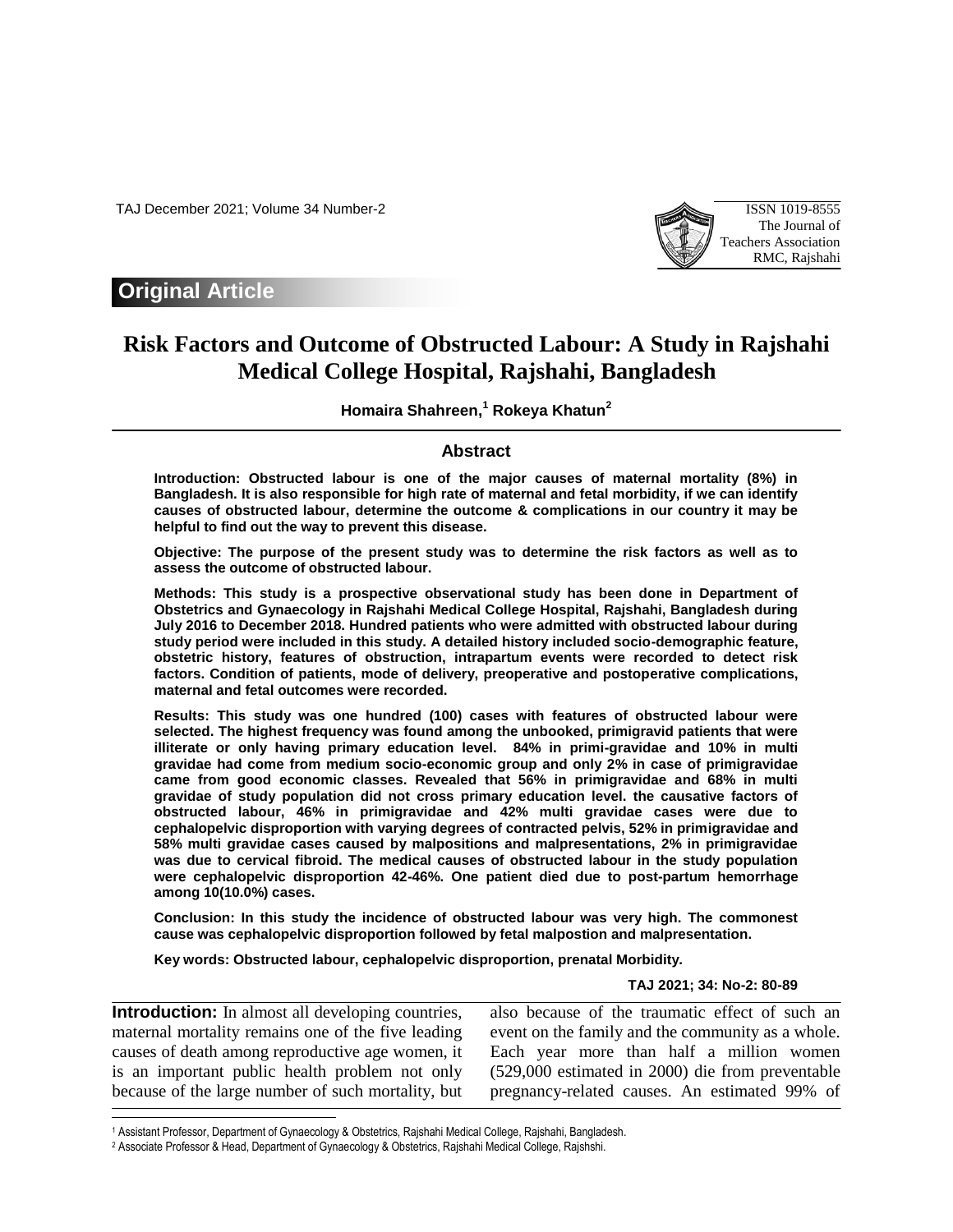such deaths occur in developing countries. Obstructed labour is a life-threatening obstetric complication associated with significant maternal and fetal morbidity and mortality. It is one of the most common preventable causes of maternal and perinatal morbidity and mortality in developing countries. For example, in Bangladesh obstructed labour was found to be the third most common cause of maternal mortality in one study. The causes of the maternal mortality in Bangladesh are abortion (21%), postpartum hemorrhage (25%), obstructed labour (8%), puerperal sepsis (11%), eclampsia (16%) and other obstetric cases (19%). Obstructed labour was the cause of 11.3% of maternal deaths in a report from Bangladesh.<sup>1</sup> The cause of obstructed labour in Ethiopia cephalopelvic disproportion was responsible for 80.6%, shoulder presentation for 11.5% and other Representation the remaining. Most obstructed labour was due to cephalopelvic disproportion. There was a nine-fold increase in the perinatal death rate when the patients were anaemic but most perinatal deaths were due to delays in seeking available obstetrical care. A study done by<sup>2</sup>, BSMMU in Bangladesh (2002) where the incidence of obstructed labour was 5.22% and 56% of them in the age group between 21-30 years. 54% patient was primigravida and 46% were multiparous. Only 34% populations were under antenatal checkup (regular/ irregular). The medical causes of obstructed labour in her study were cephalopelvic disproportion in 33%, representation in 26%, malposition in 41%, 92% cases needed LSCS, craniotomy 1% and subtotal hysterectomy 7%. Still born and asphyxiated baby were 38% and 50% respectively. In India focused up to the obstructed labour cases that the incidence of labour was 72.8% in the group between 21-30 years. 3 98.57% patients came from lower socioeconomic class. Still born was 24.29% cases and maternal death was 2.85% cases. In their study on obstetrics- past and present, focused upon the disparity between developed and developing countries in levels of maternal and perinatal mortality. 4 In her study incidence of obstructed labour was 3.59% Mode of delivery were LSCS in 85%. <sup>5</sup> Craniotomy in 9% and evisceration in 4% maternal outcome was WF in 7% and puerperal

sepsis in 18% postpartum haemorrhage 17%. Perinatal death was 45% and MMR was 3% due to obstructed In Bangladesh maternal mortality rate is still very high, about 3.2 per thousand live births. Even in the 21st century, obstructed labour still remains-life threatening catastrophe all over the world mostly in the developing countries like Bangladesh. Obstructed labour is one of the major causes of maternal death in our country (8%). This entirely preventable labour complication carrying a very high maternal and neonatal morbidity and mortality is an indicator of the inadequacy and poor quality of obstetric care. Obstructed labour results from unfavorable relation between maternal pelvis and fetus. Every pregnancy and labour are risky and need careful supervision supported by health facilities to avoid maternal and fetal demise. In our country 30% people live in rural areas where most deliveries 90% are conducted at home, TBAs conduct 63% of deliveries of which 38% are conducted by untrained TBAs and 25% by trained ones (S1RPFRHT 1995). The effect of these deliveries is reflected in the form of high maternal and fetal mortality and morbidity in our country. A community-based survey on health status of pregnant women in Kushtia 1997 reveals that (67%) of teensne village girls are becoming pregnant below the age of 18 years and facing the disaster of unsafe delivery. This adverse maternity situation is aggravated 5y malnutrition. Thus, when such malnourished teenage girl becomes pregnant before their pelvis are adequate for childbirth they fail in the curse of obstructed labour. In Rajshahi Medical College Hospital, Rajshahi, Bangladesh about 1-2 patients is admitted with obstructed labour every day. The number is relatively high as it is tertiary level hospital and patient from different areas with labour complication are referred here for proper management. The causes of obstructed labour are not only the medical causes but also have some social causes. The medics; causes are mainly Cephalopelvic disproportion, malposition, representation, big pelvic tumor, congenital malformations of the fetus (hydrocephalus). Poverty, social and cultural prejudices, genderbased violence, lack of education and less access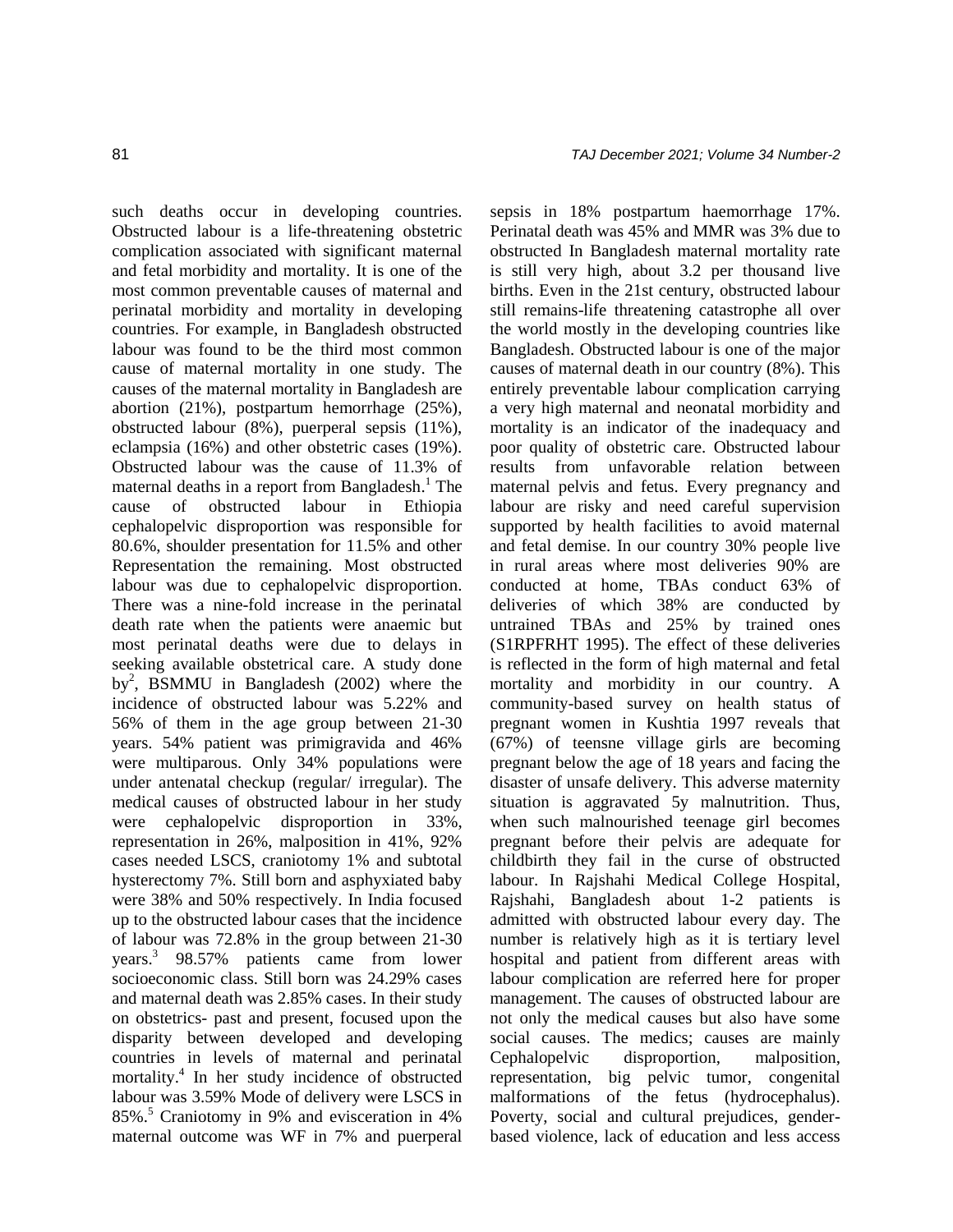to essential health care facilities also contribute to obstructed labour. In Bangladesh a majority of women who escaped from death due to obstructed labour suffer from very distressing morbidities. Obstructed labour is an important cause of obstetric fistula like V.V.F, R.V.F, ruptured uterus, vaginal stenosis and prolapse uterus. Obstructed labour also brings o major impact on fetal outcome. They may die in utero, are delivered with severe asphyxia. When they are delivered in rural areas at home with no facility for immediate resuscitation, neonatal death may occur perinatal mortality (52 per 1009 birth) is still high in Bangladesh and majority is due to birth asphyxia. The sequence of perinatal asphyxia is cerebral palsy, mental retardation. Extensive thinking and interventions are going on particularly about the community-based activities for improving maternal and neonatal health. The common cause of obstructed labour is cephalopelvic disproportion, malposition and malpresentation. The most important maternal morbidities are postpartum hemorrhage, wound infection, puerperal sepsis, abdominal distension, ruptured uterus as well as VVF. Fetal outcomes are still birth, asphyxia, neonatal jaundice and umblical sepsis. The purpose of the present study was to determine the risk factors, sociodemographic factors as well as outcome of obstructed labour. Due to poor transport facilities most of the patients were brought late in morbid state.

**Materials and Methods:** This study is a prospective observational study has been done in Department of Obstetrics and Gynaecology in Rajshahi Medical College Hospital, Rajshahi, Bangladesh during July 2016 to December 2018. Hundred patients who were admitted with obstructed labour during study period were included in this study. One hundred and five cases with features of obstructed labour were selected as per inclusion and exclusion criteria in a consecutive method. A detailed history included sociodemographic feature, obstetric history, features of obstruction, intrapartum events were recorded to detect risk factors. Conditions of patients, mode of delivery, preoperative and postoperative complications, maternal and fetal outcomes were recorded. After obtaining written informed consent patients with features of obstructed labour were enrolled consecutively in this study. Both prime and multi-gravida patients admitted with obstructed labour and developing this condition after admission was included. Patients having hypertension, convulsion or other medical diseases were excluded. A detailed history including obstetric history, socio-demographic history, any medical disease, details of intrapartum events were recorded. Demographic factors like age, socio-economic condition, educational status and obstetrical history like parity, previous mode of delivery and previous outcome of baby were recorded. During admission, the general condition of mothers was assessed as well as the fetal lie, presentation, position and heart sound were recorded. Pelvic examination was carried out to assess the cervical dilatation, state of liquor amni, position, presentation, and pelvic assessment, degree of caput, moulding, and uterine rupture. Destructive operations included craniotomy was done in dead fetus with cephalic presentation with full cervical dilation. APGAR score at 5 minutes of 7 and above was taken as normal while scores less than 7 were taken as birth asphyxia. Conditions of the patient, preoperative and postoperative findings, mode of delivery, associated complication (both mother and fetus) were recorded. At post-partum period data regarding maternal outcome were recorded which included abdominal distension, postpartum hemorrhage, foul smelling discharge, fever, character of wound, burring micturition, urinary incontinence. Fetal condition was evaluated by the nature of feeding, development of jaundice, umbilical condition, and features of neonatal infection.

**Data processing and tabulation:** Data processing and tabulation by hand tabulation, calculations were done on scientific calculation. Comparison between primigravidae and multigravidae were made using Chi-square test or unpaired students't' test as applicable. A p value <0.05 was taken as minimum level of significance. The statistical analysis was done in Windows SPSS version 19.0.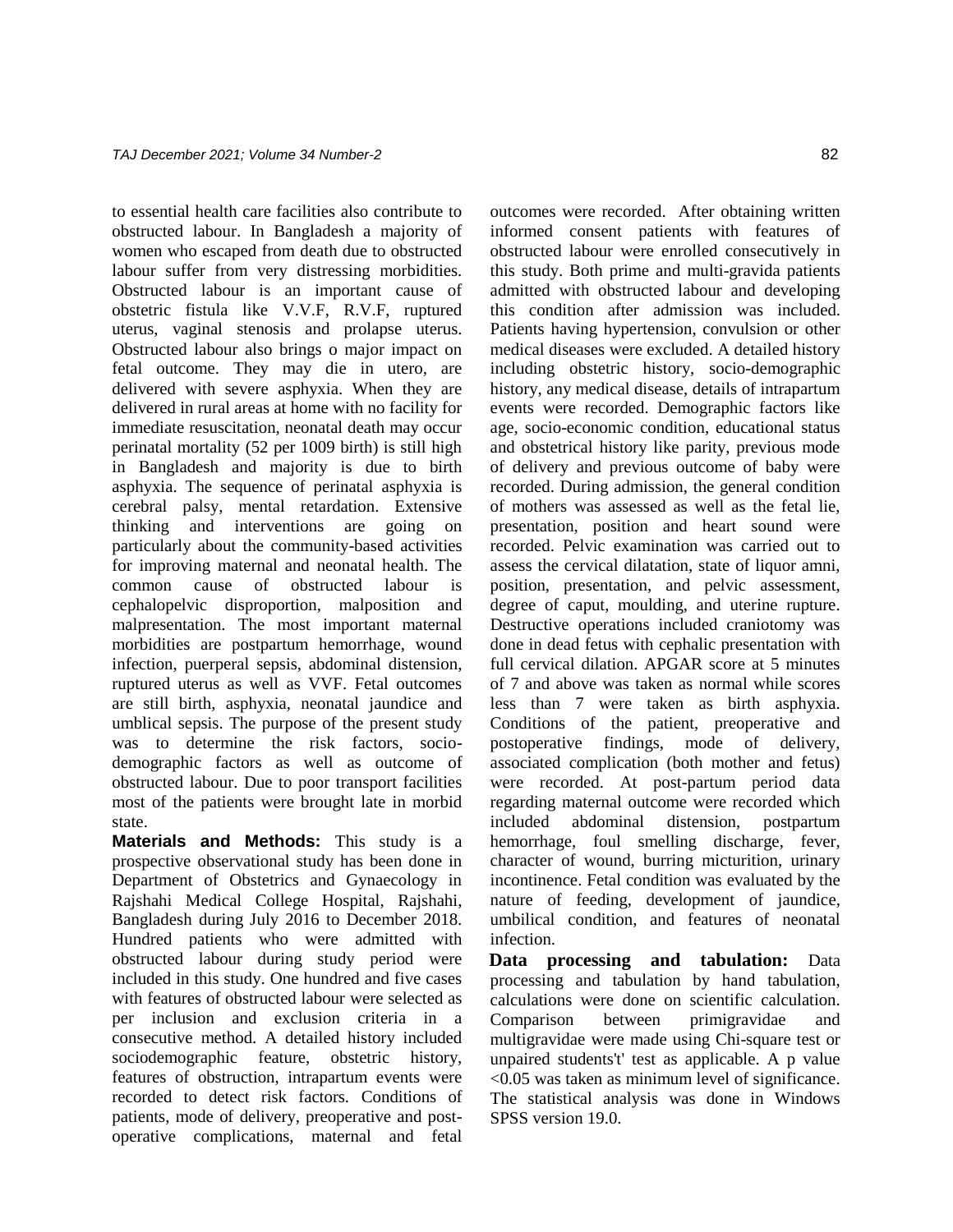# **Results**

This study was one hundred (100) cases with features of obstructed labour were selected. The medical causes of obstructed labour in the study population were cephalopelvic disproportion 42- 46%. Maternal outcome were healthy 32-40%, mortality 4% and morbidity 56-64%, perinatal outcome was healthy 54-62% & mortality 38-46%. Incidence of obstructed labour in our hospital during this study period was 2.65% Out of 120 cases, 100 cases were included on this study. They are divided into primigravidae 50 cases and multigravidae 50 cases.

**Table-1:** Incidence of obstructed labour



Figure-1: Age distribution of patients.

**Table-2:** Socio-economic status of the patient (n=100)

|        |        | Socio economic status Primigravidae $n = 50$ Multi gravidae $n = 50$ P value |             |
|--------|--------|------------------------------------------------------------------------------|-------------|
| Poor   | 42 84) | 45 90)                                                                       | $> 0.05$ ns |
| Medium | 7 (14) | 5(10)                                                                        |             |
| Good   | 1(2)   | nil                                                                          |             |

Figure-1 showed that 22% of the study populations were in the age group of up to 20 years. 58% in the group 21-30 years and 20% in the group of 31-40 years. [Table-2] revealed that maximum study population i.e. 84% in primigravidae and 90% in multi gravidae had come from poor socio economic group and only 2% in case of primigravidae came from good economic classes. Socioeconomic conditions: Poor: whose monthly income is below 5,000 BDT. Middle Class: whose monthly income is 5,000-20,000 BDT. Good: whose monthly income is 20,000 – 60,000 BDT.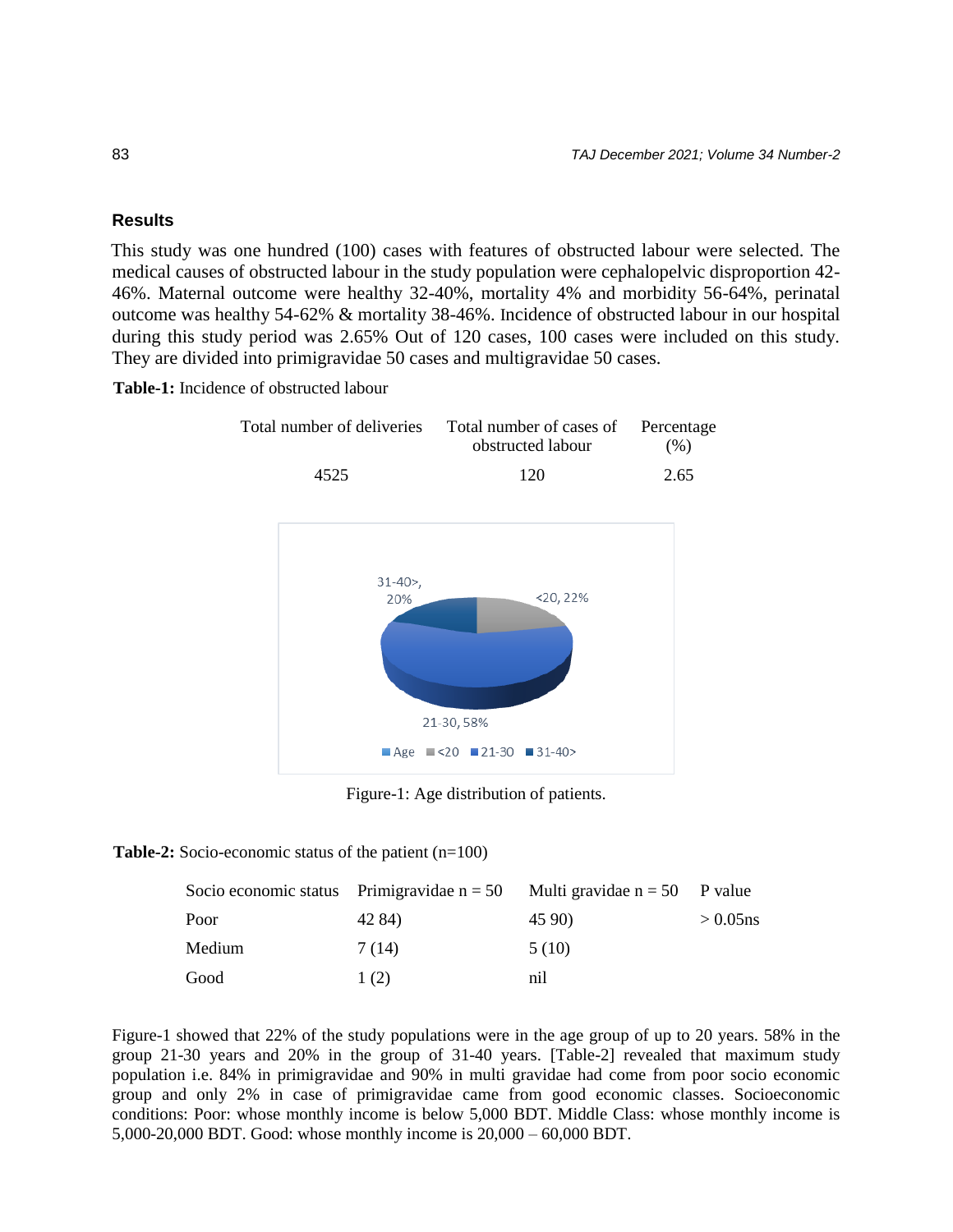**Table 3:** Level of education of the patient (n=100)

| <b>Education</b> level | Primigravidae $n = 50$<br>No(%) | Multi gravidae $n = 50$ P value<br>No(%) |             |
|------------------------|---------------------------------|------------------------------------------|-------------|
| Illiterate             | 28(56)                          | 34 (68)                                  |             |
| Primary                | 16(32)                          | 14(28)                                   |             |
| Secondary              | 5(10)                           | 2(4)                                     | $> 0.01$ ns |
| Higher                 | 1(2)                            | nil                                      |             |

Table-3 revealed that 56% in primigravidae and 68% in multi gravidae of study population did not cross primary education level. [Table-4] showed that most patients were housewife 82% in case of primigravidae and 92% in multi gravidae.

**Table 4:** Occupation of the patient (n=100)

| Occupation                           | Primigravidae $n =$<br>50 No (%) | Multi gravidae $n =$<br>50 No $(\% )$ | P value     |
|--------------------------------------|----------------------------------|---------------------------------------|-------------|
| Housewife                            | 41 (82)                          | 46 (92)                               |             |
| Service holder (Garments)<br>worker) | 3(6)                             | 1(2)                                  | $> 0.05$ ns |
| Maid servant                         | 3(6)                             | 1(2)                                  |             |
| Day labourer                         | 2(4)                             | 2(4)                                  |             |

**Table 5:** Occupation of the patient's husband (n=100)

| Occupation         | Primigravidae $n = 50$<br>No(%) | Multi gravidae $n = 50$ P value<br>No(%) |             |
|--------------------|---------------------------------|------------------------------------------|-------------|
| Service holder     | 7(14)                           | 3(6)                                     |             |
| <b>Businessman</b> | 2(4)                            | 3(6)                                     |             |
| Day laborer        | 28(56)                          | 36(72)                                   | $> 0.05$ ns |
| Farmer             | 13 (26)                         | 8(16)                                    |             |

Table-5 showed almost half 56% in primigravidae and 72% in multi gravidae of study population's husbands were daily laborer. [Table-6] showed that only 4% in primigravidae and 6% in multi gravidae patients were on regular antenatal checkup, 30% primigravidae and 34% in multi gravidae patients were on irregular antenatal check up 66% primigravidae and 60% in multi gravidae patients had no antenatal checkup.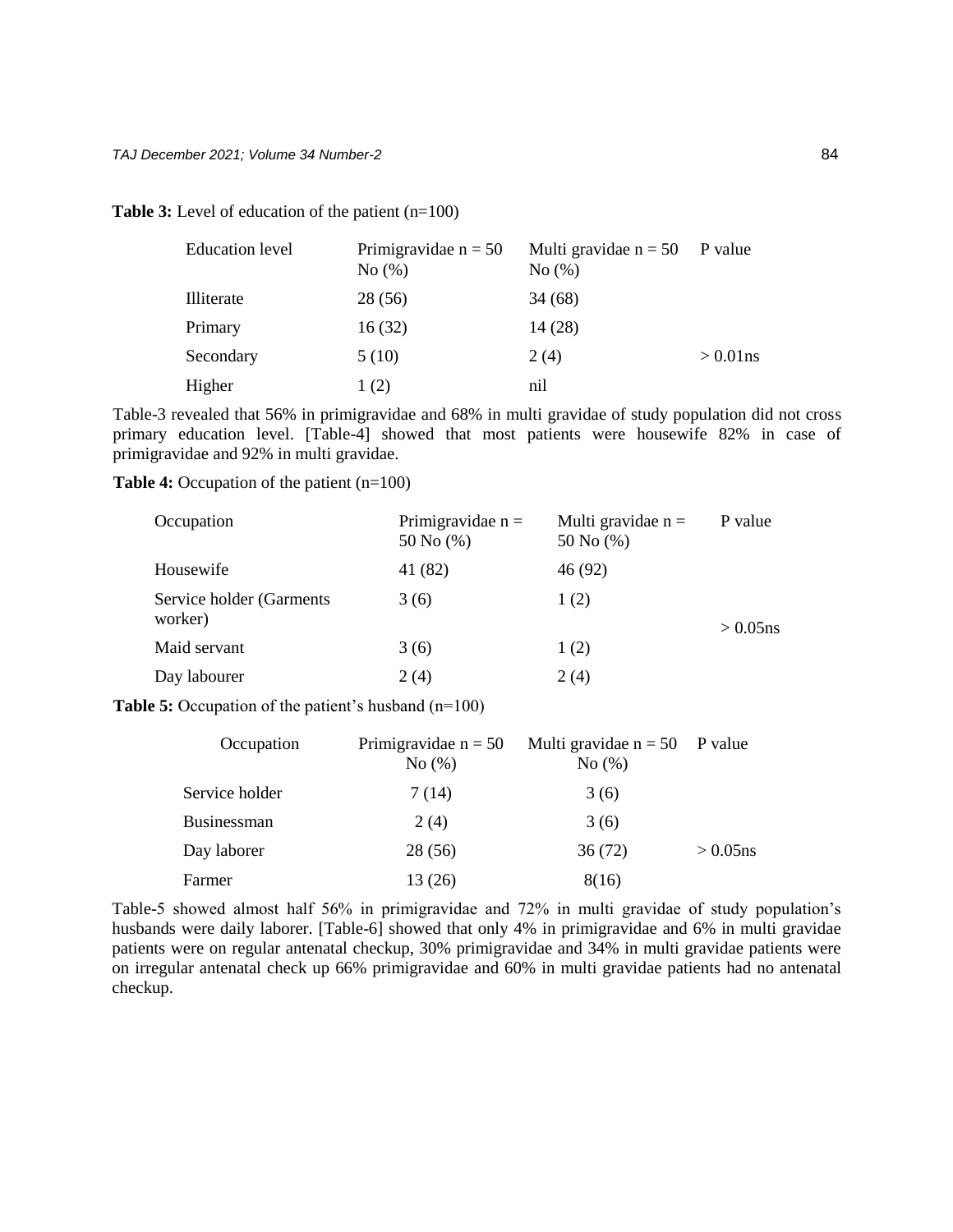#### **Table 6:** Antenatal checkup (n=100)

|     | Antenatal check up | Primigravidae $n = 50$<br>No(%) | Multi gravidae $n =$<br>50 No $(\% )$ | P value    |
|-----|--------------------|---------------------------------|---------------------------------------|------------|
|     | Regular            | 2(4)                            | 3(6)                                  |            |
| Yes | Irregular          | 15(30)                          | 17(34)                                | $>0.01$ ns |
| No  |                    | 38(66)                          | 30(60)                                |            |

#### **Table 7:** Patient referred by  $(n=100)$

| Referred by | Primigravidae $n = 50$<br>No(%) | Multi gravidae $n = 50$ P value<br>No(%) |        |
|-------------|---------------------------------|------------------------------------------|--------|
| T.B.A       | 11(22)                          | 9(18)                                    |        |
| Doctors     | 3(6)                            | 4(8)                                     |        |
| Nurse       | 2(4)                            | 3(6)                                     | > 0.00 |
| Relative    | 27(54)                          | 25(50)                                   |        |
| Midwife     | 7(14)                           | 9(18)                                    |        |

Table-7 showed that most of the patients were referred by relatives 54% in primigravidae and 50% in multi gravidae, 22% in primigravidae and 18% in multi gravidae referred by T.B.A , 14% in primigravidae and 18% in multi gravidae referred by Midwives 6% in primigravidae and 8% in multi gravidae referred by Doctors ,4% in primigravidae and 6% in multi gravidae referred by Nurse .None was by self.

**Table 8:** Duration of labour pain prior to admission (n=100)

| Duration of labour | Primigravidae $n = 50$ | Multi gravidae $n = 50$ P value |             |  |
|--------------------|------------------------|---------------------------------|-------------|--|
|                    | No(%)                  | No(%)                           |             |  |
| $12-24$ hours      | 26(56)                 | 23 (46)                         |             |  |
| 25-48 hours        | 16(32)                 | 22(44)                          | $> 0.10$ ns |  |
| >48 hours          | 6 (12)                 | 5(10)                           |             |  |

Table-8 revealed that 56% in primigravidae and 46% in multi gravidae of the study population came to hospital within 12-24 hours of labour pain, 32% in primigravidae and 44% in multi gravidae of patients came within 25-48 hours. [Table-9] show the causative factors of obstructed labour, 46% in primigravidae and 42% multi gravidae cases were due to cephalopelvic disproportion with varying degrees of contracted pelvis, 52% in primigravidae and 58% multi gravidae cases caused by malpositions and malpresentations, 2% in primigravidae was due to cervical fibroid.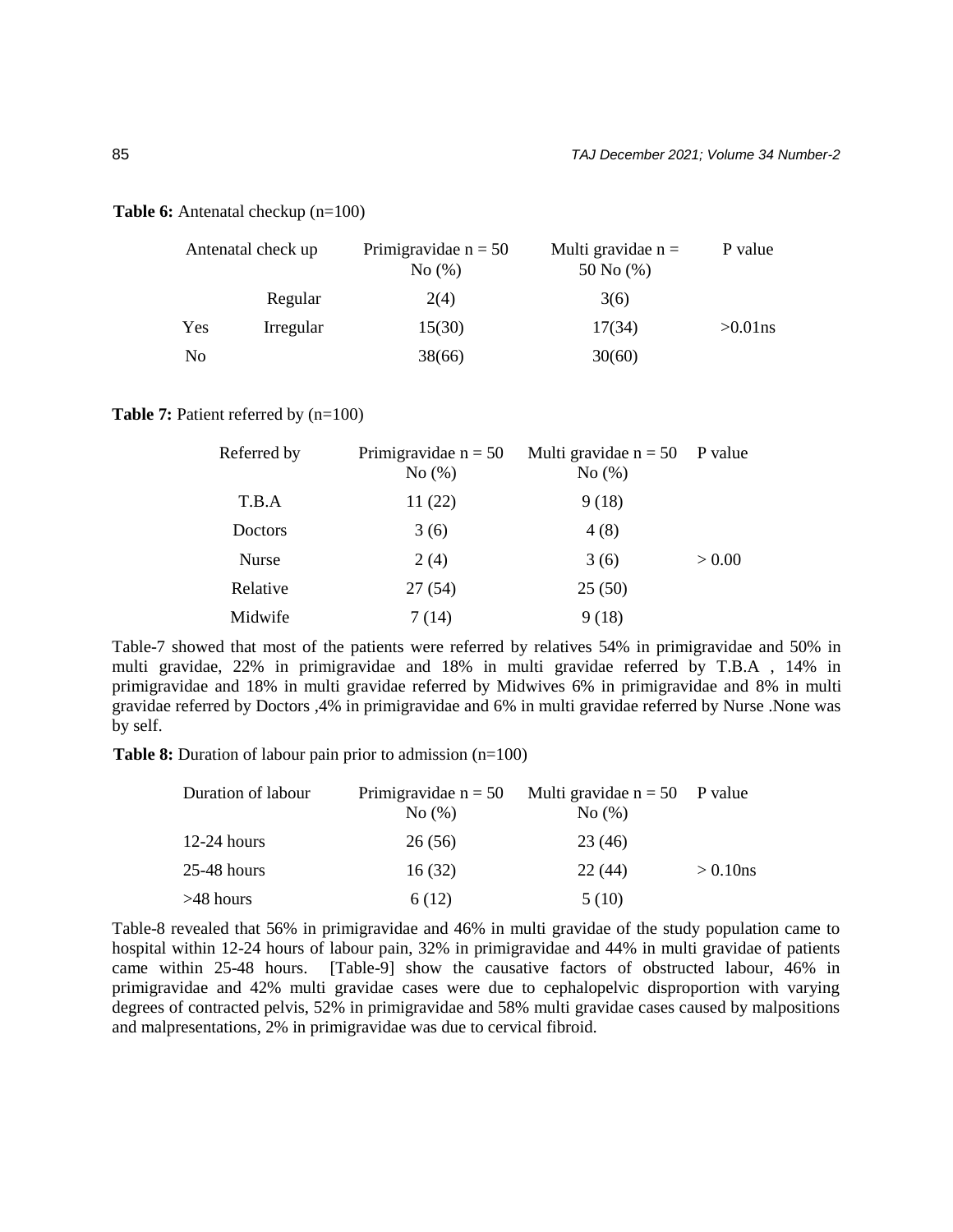| <b>Risk factors</b>                        | Primigravidae $n =$ | Multi gravidae $n =$ | P value |
|--------------------------------------------|---------------------|----------------------|---------|
|                                            | 50                  | 50 No $(\% )$        |         |
|                                            | No $(\% )$          |                      |         |
| Cephalopelvic disproportion                | 23                  | 21(42)               |         |
| Persistent occipital-posterior<br>position | 14                  | 12(24)               |         |
| Deep transverse arrest                     | 5                   | 8(16)                | 0.00    |
| Shoulder presentation                      | 3                   | 3(6)                 |         |
| Face presentation                          | 2                   | 3(6)                 |         |
| Breech presentation                        | 2                   | 3(6)                 |         |
| Cervical fibroid                           |                     | <b>Nil</b>           |         |

Table 9: Distribution of Risk factors among obstructed labour deliveries (n=100)

Table 10: Distribution of Mode of Delivery among the study population (n=100)

| Mode of delivery                         | Frequency | Percentage |
|------------------------------------------|-----------|------------|
| Lower segment caesarean section          | 77        | 77.0       |
| Craniotomy                               | 17        | 17.0       |
| Laparotomy with repaired ruptured uterus | 3         | 3.0        |
| Subtotal hysterectomy                    | 3         | 3.0        |
| Total                                    | 100       | 100.0      |



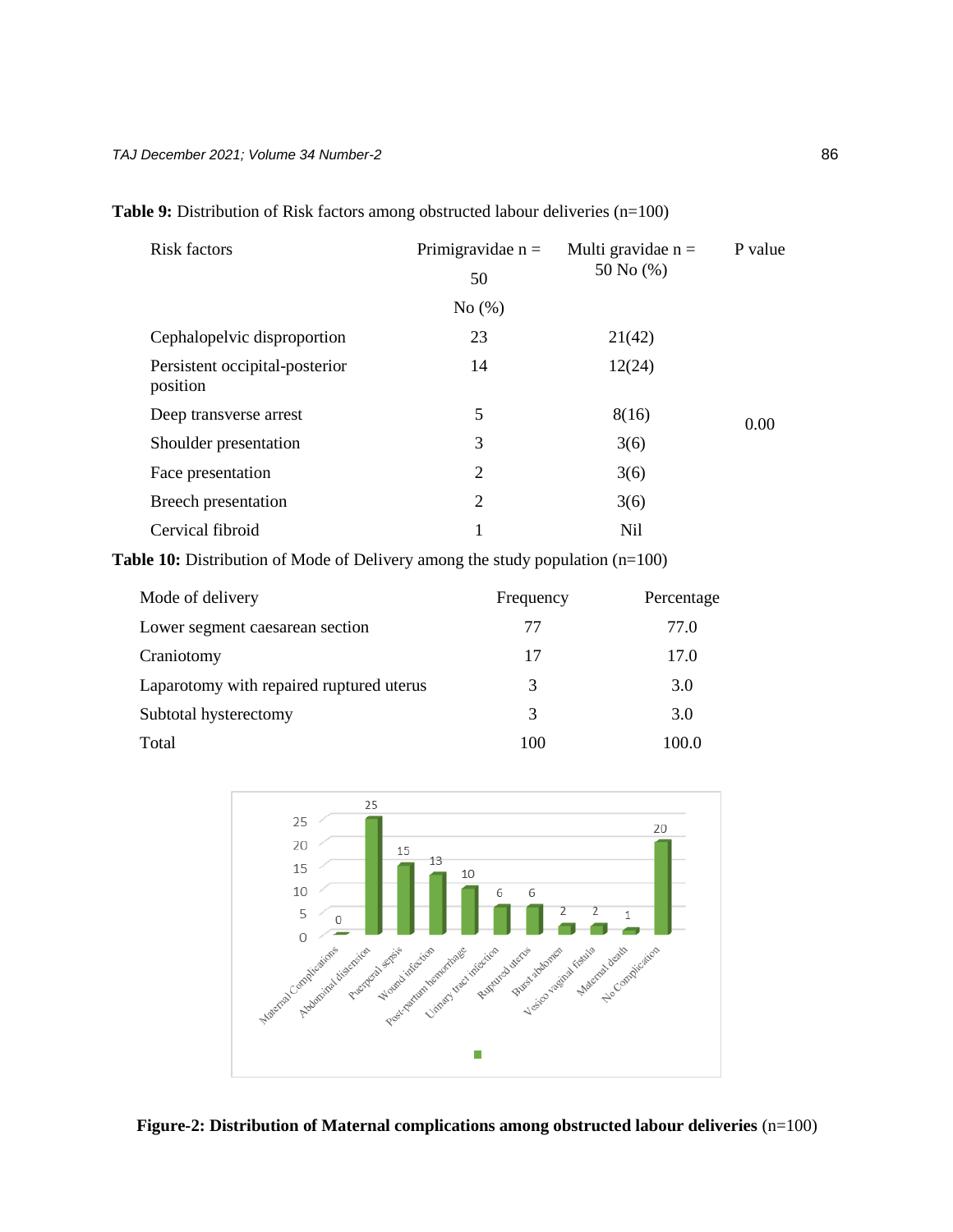# **Table 11:** Fetal outcome at birth (n=100)

| Fetal outcome |             | Primigravidae | Multi gravidae $n=50$ P value |            |
|---------------|-------------|---------------|-------------------------------|------------|
|               |             | $n=50$        | No(%)                         |            |
|               |             | No(%)         |                               |            |
| Live birth    | Healthy     | 10(20)        | 8(16)                         |            |
|               | Asphyxiated | 32(64)        | 28(56)                        | $>0.01$ ns |
| Still Birth   |             | 8(16)         | 14(28)                        |            |



**Figure 3: Distribution of fetal Complication among the live birth (n=82)**

Majority of the patients were delivered by caesarean section (77.0%) followed by craniotomy (17.0%). Caesarean hystectomy was performed for 3(3.0%) cases out of which two cases for ruptured uterus, 1 case for postpartum hemorrhage. Repair of ruptured uterus was done for 3(3.0%) cases out of which 2 cases for scar rupture [Table-10]. Many patients had more than one complication. The most common complications was abdominal distension due to paralytic illus or peritonitis (25.0%). Six (6.0%) cases had ruptured uterus out of 2 had scarred uterus. One patient died due to post-partum hemorrhage among 10(10. %) cases [Figure-2]. [Table-11] showed that more than half of the babies 64% in primi gravidae and 56% multi gravidae were asphyxiated baby and significant no of babies 16% in primigravidae and 28% multi gravidae were still born (Maximum were fresh still born). Among the live babies 35(33.3%) cases were asphyxiated and 10(9.5%) cases developed neonatal jaundice [Figure-3].

#### **Discussion**

In this study obstructed labour accounted for 4.2% hospital delivered within the range reported for other developed countries. In India,<sup>9</sup> its incidence was found 2.5%. In Eastern Nigeria,<sup>6</sup> study over a period of 5 years revealed the incidence was 4.7%.

This incidence of this study is reflective of overall health system, educational status, and poverty, lake of vigilant of obstetric care, delayed referral and poor facilities for transport of patients from remote area. Mostly obstructed labour occurred in nonbooked, primigravida, patient from rural area and those belonging to poor class, illiterate or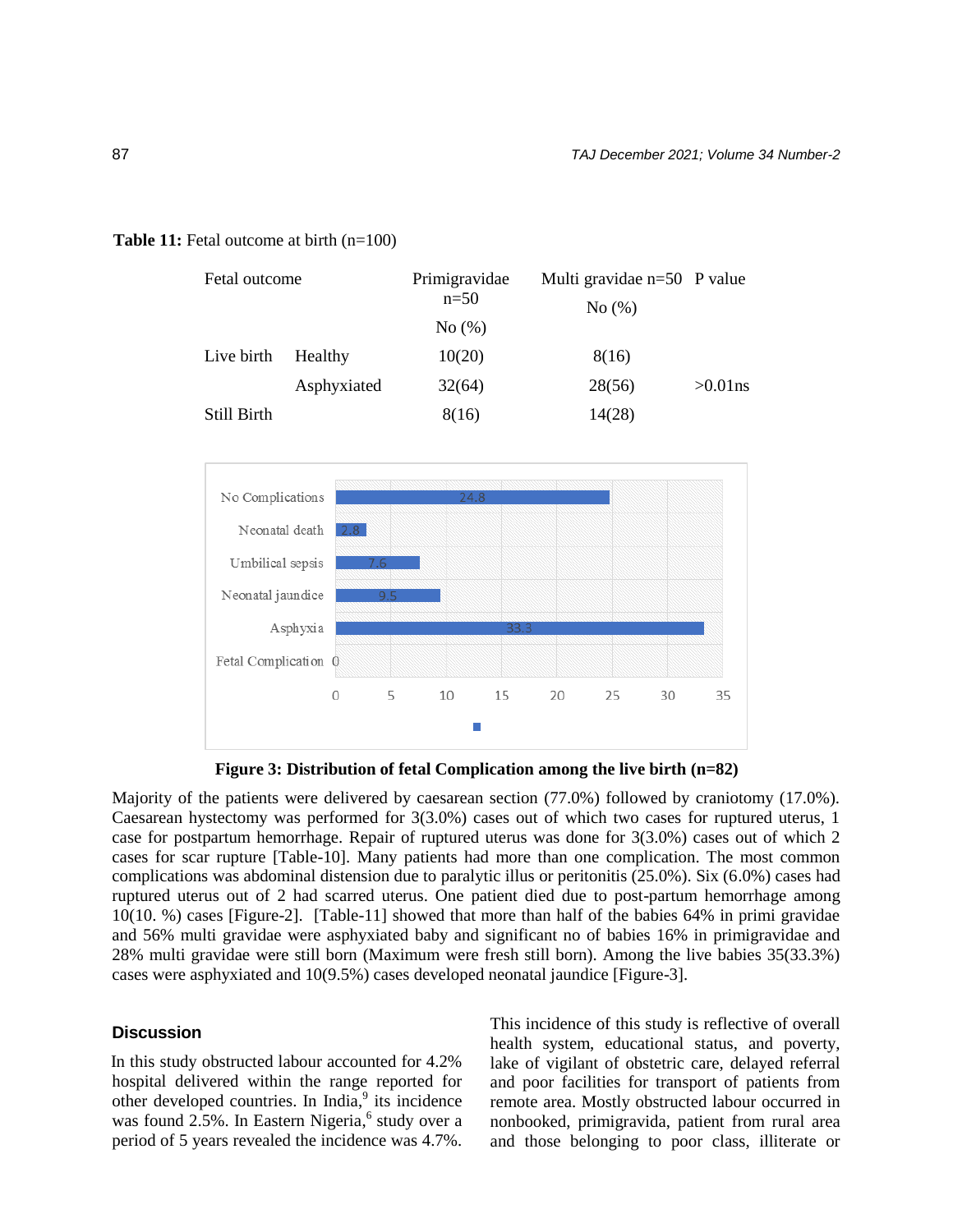having primary education. Health education is suggested, especially for primigravida whose pelvis has not been tested. Educated women are likely to be economically and socially, empowered to break socio-culture and financial barrier. Duration of labour is the important factor that is significantly associated with maternal and perinatal mortality. In this study the most common cause of obstructed labour was cephalopelvic disproportion followed by mal-presentation and mal-position, which was relevant to other studies. 7,8 In grand multipara however malpresentation was more common than cephalopelvic disproportion which was statistically significant in this study. The common mode of delivery was LUCS because of its safety. Although some still superior to LUCS in moribund cases; however studies have shown that the use of regional anesthesia has made LUCS to be safe and its outcome to be comparable to that of destructive operation in moribund cases. <sup>9</sup> Among the destructive operation only craniotomy was done as it was easier to perform. The risk of developing complication with either LUCS or destructive operation was not statistically significant which showed that either method of relieving obstruction have favorable outcome in this tertiary care centre because of advent of new generation of antibiotics, better surgical method, anesthetic facilities, good preoperative and post-operative care which has made LUCS safe. Patients before discharge were counseled to book early in subsequent pregnancies and deliver in well-established health care facilities where adequate monitoring are available with facilities for caesarean section. Regarding complications of obstructed labour abdominal distension was the most common complication followed by urinary tract infection, puerperal sepsis post-partum hemorrhage. Rupture uterus is the common sequalae of obstructed labour. <sup>10</sup> In this 5.8% cases were ruptured uterus. This was due to referral of very mismanaged patient. This study has shown that uterine rupture was uncommon among the primigravida as primigravid uterus meets obstructed labour with inertia whereas multigravid uterus meets obstruction with hypertonic uterine contraction. Urinary tract infection was due to prolonged catheterization.

Maternal mortality rate was about 1% in this study which is lower than that of other developing countries, <sup>11</sup> because of meticulous care. In this study maternal death occurred due to extensive rupture. Vesico-vaginal fistula is a well-known late squeal of obstructed labour superscript.<sup>12</sup> In this study VVP was developed 1.9% cases. The poor fetal outcome with perinatal mortality and morbidity was 52.2% because of prolonged labour, neonatal sepsis from multiple unsterile vaginal examination before attended 10 hospitals which is similar to other studies.<sup>12,13</sup> Obstructed labour can be prevented by providing optimal obstetric care, good nutritional support as nutrition is essential for normal pelvis;<sup>8</sup> however it takes long time to attain the goal. Another important potential intervention for prevention of obstructed labour was antenatal care coverage. In this study overall antenatal coverage was 18.1%. The strength of this study is that a proper predesigned questionnaire has been made for collecting data, better surgical method and good pre-operative and post-operative care. Information regarding the duration of labour was not satisfactory as labour at home and attended by untrained dais. In the absence of sophisticated fetal and maternal monitoring devices cases were evaluated clinically. The uterine activity measurement was not possible and assessment of severity of fetal distress sometimes was not accurate.

# **Conclusion**

In this study the commonest cause of obstructed labour is the cephalopelvic disproportion, malposition and malpresentation of which shoulder presentation & breech presentation are the most common. Severe hydrocephalous is the most common fetal abnormality found in this study. To decrease these unfortunate and mostly preventable obstetrics complications, restructuring to MCH service should be done with particular attention to increase the community awareness, decentralization to maternity service, effective health care and effective referral system.